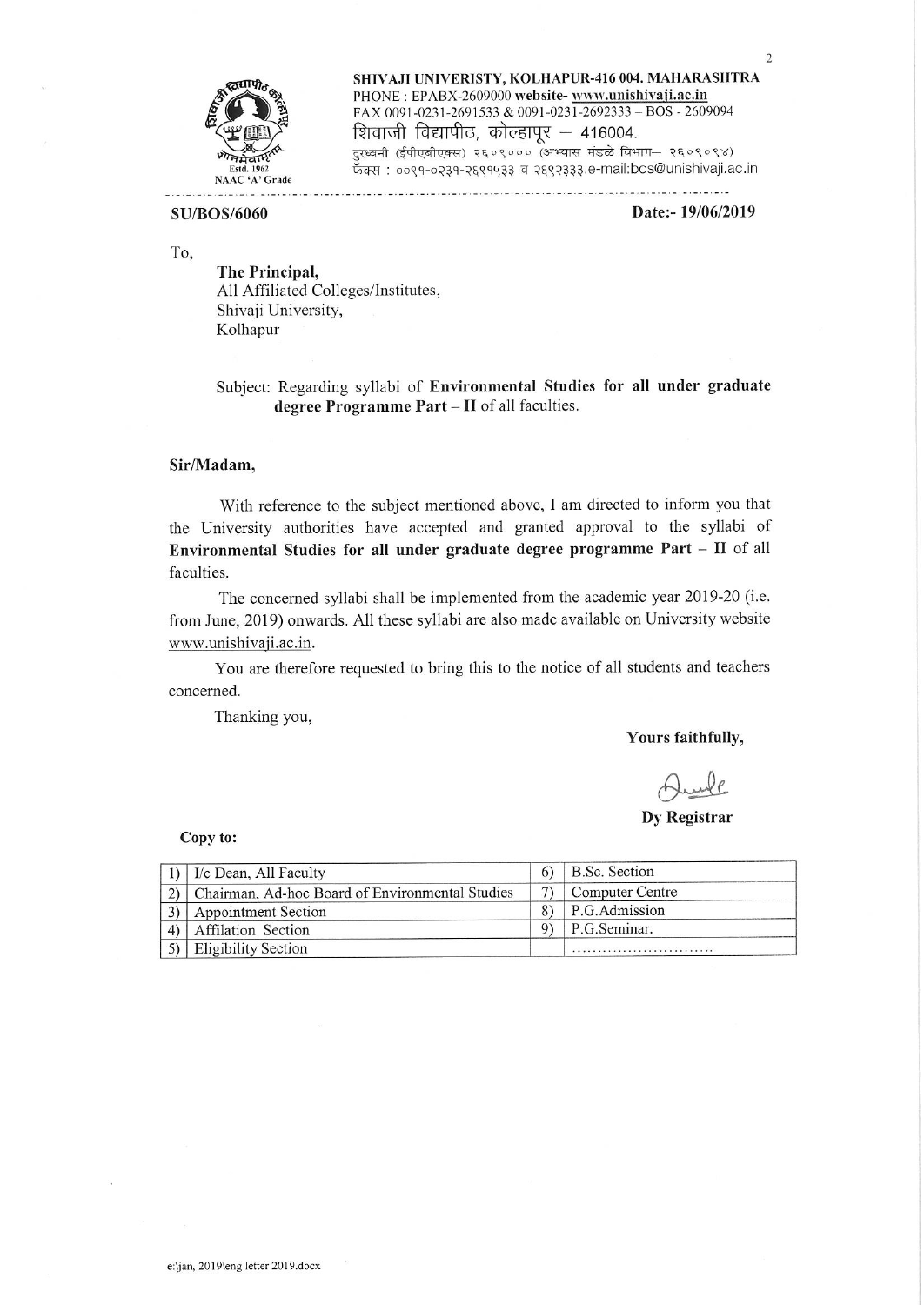# SHIVAJI UNIVERSIT **TY** KOLHAPUR.



**Accredited By NAAC with 'A' Grade** 

**Syllabus of Environmental Studies** 

**As a Compulsory Paper for all Undergraduate Programme** 

**(To be implemented form academic year 2019)**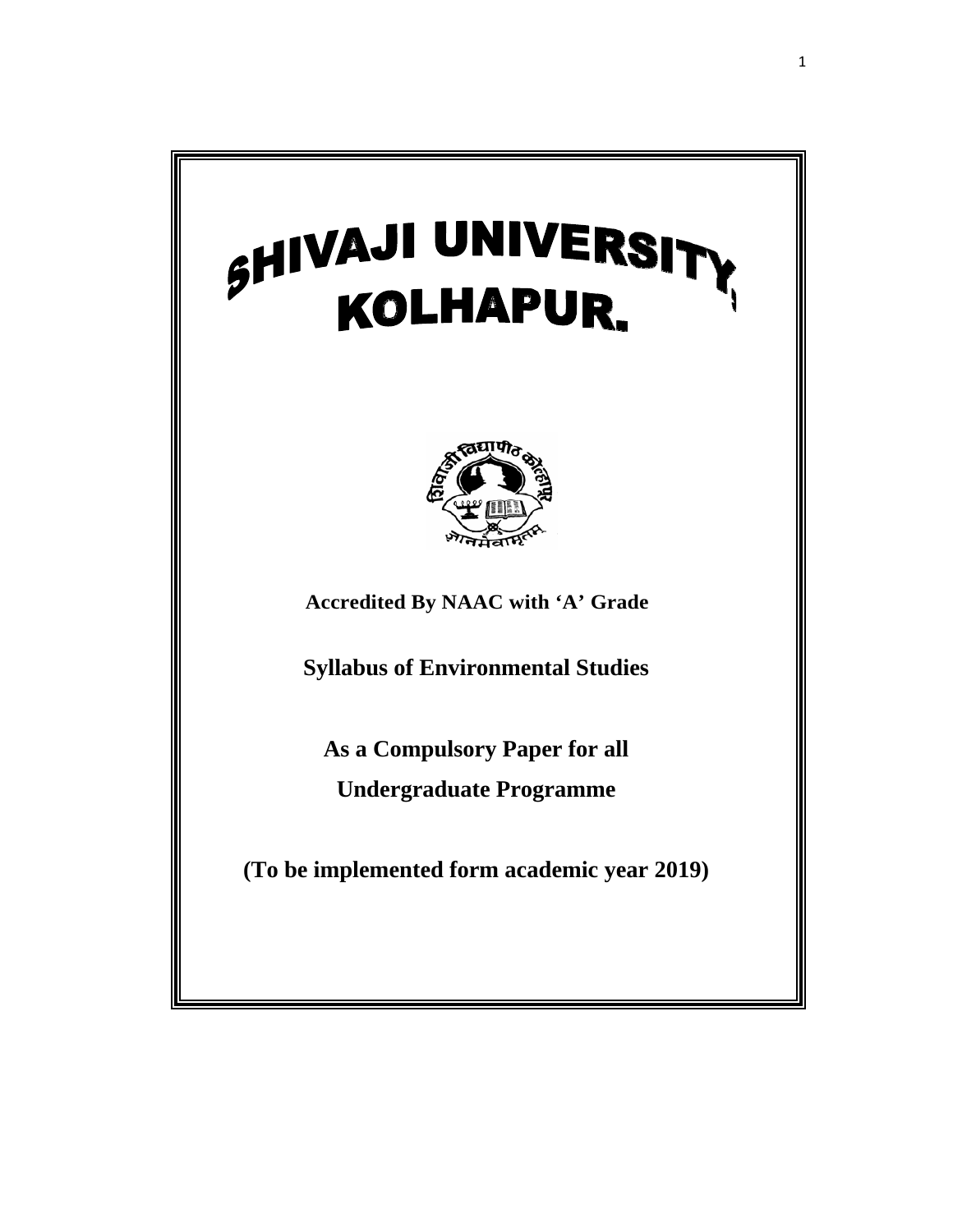# **Shivaji University, Kolhapur Syllabus of Environmental Studies as a Compulsory Paper for all Undergraduate Courses 2019-20**

# **Unit 1. Nature of Environmental Studies : (3 lectures)**

Definition, scope and importance. Multidisciplinary nature of environmental studies Need for public awareness. Concept of sustainability. Sustainable development and it's goals with Indian context.

## Unit 2. Ecosystems : (9 lectures)

Concept of an ecosystem. Structure and function of an ecosystem. Producers, consumers and decomposers. Energy flow in the ecosystem. Ecological succession. Food chains, food webs and ecological pyramids. Introduction, types, characteristics features, structure and function of the following ecosystem : a) Forest ecosystem, b) Grassland ecosystem, c) Desert ecosystem,

d)Aquatic ecosystems (ponds, streams, lakes, rivers, oceans, estuaries)

Degradation of the ecosystems and it's impacts.

# **Unit 3. Natural Resources and Associated Problems : (8 lectures)**

- a) Forest resources: Use and over-exploitation, deforestation, dams and their effects on forests and tribal people.
- b) Water resources: Use and over-utilization of surface and ground water, floods, drought, conflicts over water, dams-benefits and problems.
- c) Mineral resources: Usage and exploitation. Environmental effects of extracting and using mineral resources.
- d) Food resources: World food problem, changes caused by agriculture ,effect of modern agriculture, fertilizer-pesticide problems.
- e) Energy resources: Growing energy needs, renewable and non- renewable energy resources, use of alternate energy sources. Solar energy , Biomass energy, Nuclear energy,
- f) Land resources: Land as a resource, land degradation, man induced landslides, soil erosion and desertification. Consumerism ,ecological foot prints, carbon foot prints, carbon credits.

 Role of an individuals in conservation of natural resources. Equitable use of resources for sustainable lifestyles.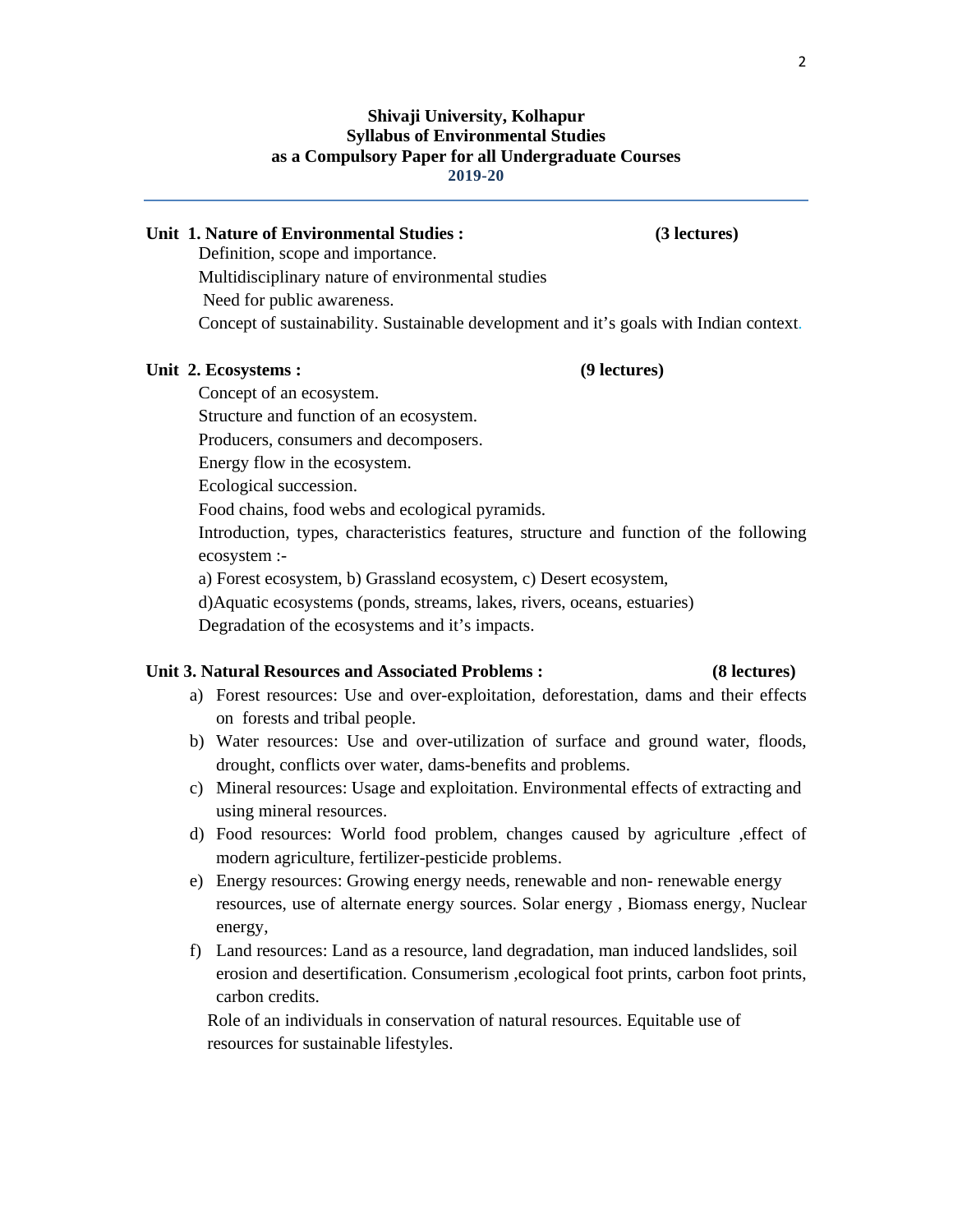### **Unit 4. Biodiversity and its conservation : (8 lectures)**

Introduction- Definition: genetic, species and ecosystem diversity.

Bio-geographical classification of India.

 Value of biodiversity: consumptive use, productive use, social, ethical, aesthetic and option values.

India as a mega- diversity nation.

Western Ghat as a biodiversity region. Hot-spots of biodiversity.

 Threats to biodiversity: habitat loss, poaching of wildlife, man- wildlife conflicts, Endangered and endemic species of India, Conservation of biodiversity: In-situ and Ex situ conservation of biodiversity. Convention on Biological Diversity.

## **Unit 5. Environmental Pollution : (8 lectures)**

Definition: Causes, effects and control measures of: Air pollution,

 Water pollution, Soil pollution, Marine pollution, Noise pollution, Thermal pollution, Nuclear hazards.

 Global warming, acid rain, ozone layer depletion, nuclear accidents and holocaust. Solid waste Management: Causes, effects and control measures of urban and industrial wastes. Solid waste management control rules.

Role of an individual in prevention of pollution.

## **Unit 6. Social Issues and the Environment : (9 lectures)**

# Human population growth, impact on environment. Human Health and welfare. Environmental ethics: Role of Indian religious traditions and culture in conservation of the environment.

Environmental movements- Chipko Movement, Appiko Movement, Silent Valley.

Resettlement and rehabilitation of people; its problems and concerns.

 Water conservation, rain water harvesting, watershed management. water conservation by Dr.Rajendra Singh, Anna Hazare etc.

Disaster management: floods, earthquake, cyclone, tsunami and landslides.

Wasteland reclamation.

Environmental communication and public awareness, case studies.

# **Unit 7. Environmental Protection- Policies and practises : (5 lectures)**

 Environmental Protection Act. Air (Prevention and Control of Pollution) Act. Water (Prevention and control of Pollution) Act Wildlife Protection Act Forest Conservation Act National and International conventions and agreements on environment.

# 3